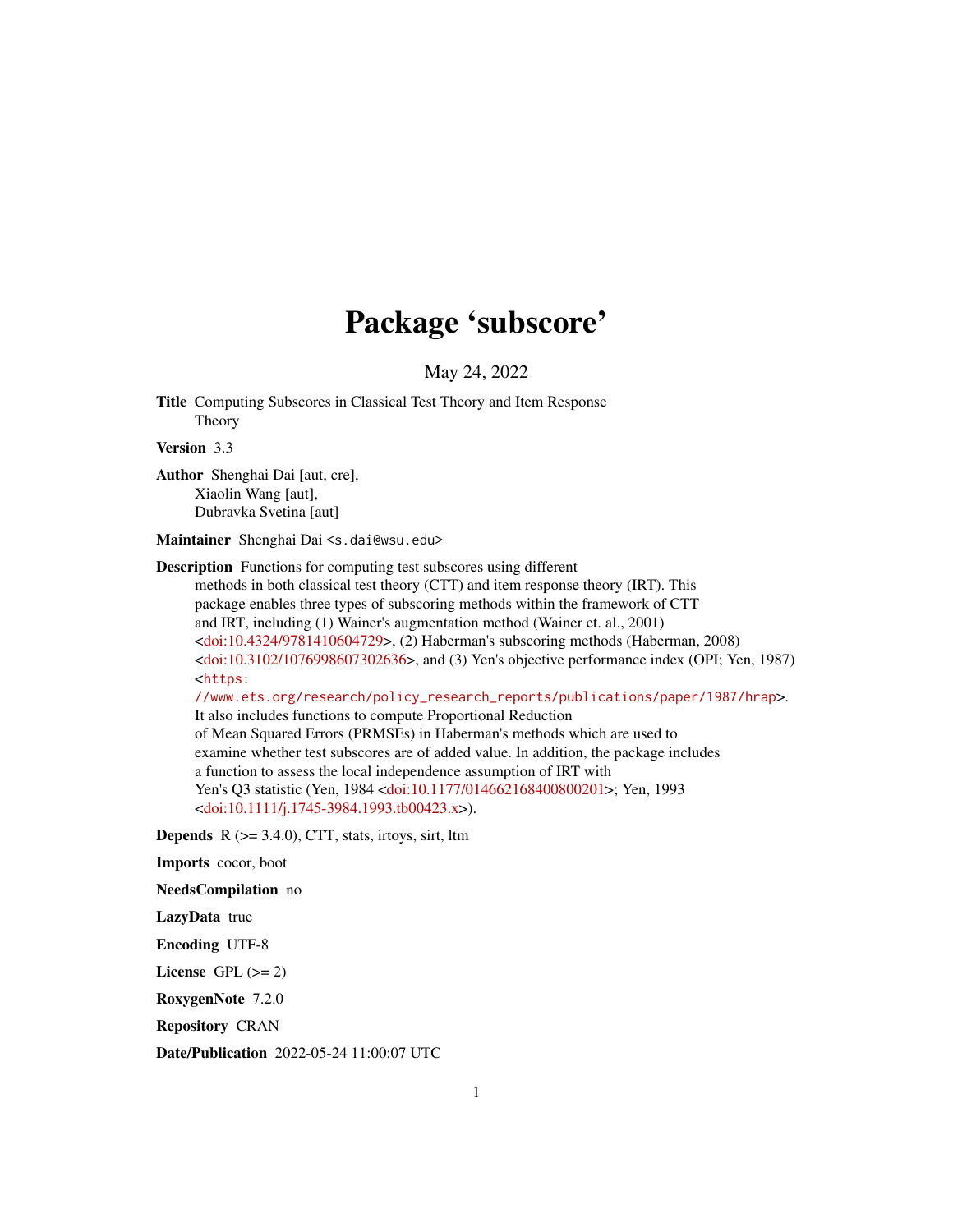### <span id="page-1-0"></span>R topics documented:

|       | subscore.corr $\ldots \ldots \ldots \ldots \ldots \ldots \ldots \ldots \ldots \ldots \ldots \ldots \ldots$ |  |
|-------|------------------------------------------------------------------------------------------------------------|--|
|       |                                                                                                            |  |
|       |                                                                                                            |  |
|       |                                                                                                            |  |
|       |                                                                                                            |  |
|       |                                                                                                            |  |
|       |                                                                                                            |  |
|       |                                                                                                            |  |
|       |                                                                                                            |  |
| Index |                                                                                                            |  |

CTTsub *This main function estimates true subscores using different methods based on original CTT scores.*

#### Description

This function estimates true subscores using methods introduced in studies of Haberman (2008) <doi:10.3102/1076998607302636> and Wainer et al. (2001) <doi:10.4324/9781410604729>. Hypothesis tests (i.e., Olkin' Z,Williams's t, and Hedges-Olkin's Z) are used to determine whether a subscore or an augmented subscore has added value. Codes for the hypothesis tests are from Sinharay (2019) <doi: 10.3102/1076998618788862>.

#### Usage

CTTsub(test.data, method = "Haberman")

#### Arguments

| test.data | A list that contains item responses of all subtests and the entire test, which can<br>be obtained using function 'data.prep'.                                                                                       |
|-----------|---------------------------------------------------------------------------------------------------------------------------------------------------------------------------------------------------------------------|
| method    | Subscore estimation methods. method="Haberman" (by default) represents the<br>three methods proposed by Haberman $(2008)$ < doi:10.3102/1076998607302636>.<br>method="Wainer" represents Wainer's augmented method. |

#### Value

| summary      | Summary of estimated subscores (e.g., mean, sd).                                                                                                                                                                                                                                         |
|--------------|------------------------------------------------------------------------------------------------------------------------------------------------------------------------------------------------------------------------------------------------------------------------------------------|
| <b>PRMSE</b> | (a) PRMSE values of estimated subscores (for Haberman's methods only).(b)<br>Decisions on whether subscores have added value - added value s (or added value sx)<br>$= 1$ means subscore.s (or subscore.sx) has added value, and added value s (or<br>added.value.sx $) = 0$ vice versa. |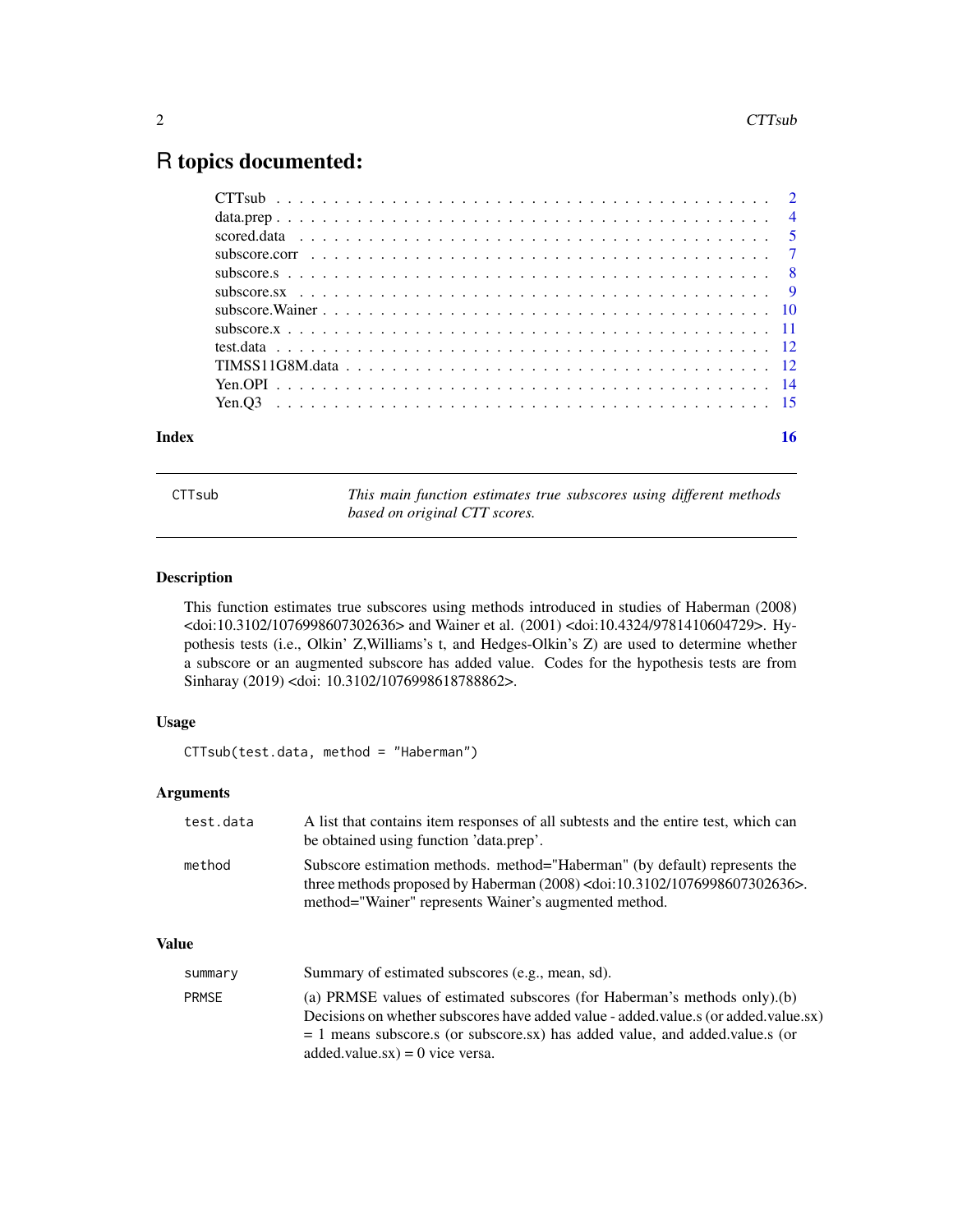#### $CTTsub$  3

| PRMSE.test          | All information in PRMSE plus results of hypopthesis testing based on Sinharay |  |
|---------------------|--------------------------------------------------------------------------------|--|
|                     | $(2019)$ <doi:10.3102 1076998618788862="">.</doi:10.3102>                      |  |
| subscore.original   |                                                                                |  |
|                     | Original subscores and total score.                                            |  |
| estimated.subscores |                                                                                |  |
|                     | Subscores computed using selected method. Three sets of subscores will be      |  |

returned if method = "Haberman".

#### References

Haberman, S. J. (2008). "When can subscores have value?." Journal of Educational and Behavioral Statistics, 33(2), 204-229. doi:10.3102/1076998607302636.

Sinharay, S. (2019). "Added Value of Subscores and Hypothesis Testing." Journal of Educational and Behavioral Statistics, 44(1), 25-44. doi:10.3102/1076998618788862.

Wainer, H., Vevea, J., Camacho, F., Reeve, R., Rosa, K., Nelson, L., Swygert, K., & Thissen, D. (2001). "Augmented scores - "Borrowing strength" to compute scores based on small numbers of items." In Thissen, D. & Wainer, H. (Eds.), Test scoring (pp.343 - 387). Mahwah, NJ: Lawrence Erlbaum Associates, Inc. doi:10.4324/9781410604729.

#### Examples

```
# Transferring original scored data to a list format
# that can be used in other functions.
test.data<-data.prep(scored.data,c(3,15,15,20),
                     c("Algebra","Geometry","Measurement", "Math"))
#----------------------------------------------
# Estimating subscores using Haberman's methods
CTTsub(test.data,method="Haberman") # Estimating subscores using Haberman's methods
# Obtaining original correlation for the three methods
CTTsub(test.data,method="Haberman")$Correlation
# Obtaining disattenuated correlation for the three methods
CTTsub(test.data,method="Haberman")$Disattenuated.correlation
# Obtaining PRMSEs for the three methods
CTTsub(test.data,method="Haberman")$PRMSE
# Obtaining descriptive statistics summary for estimated subscores
CTTsub(test.data,method="Haberman")$summary
# Obtaining raw subscores
CTTsub(test.data,method="Haberman")$subscore.original
# Obtaining subscores that are estimated as a function of the observed subscores
CTTsub(test.data,method="Haberman")$subscore.s
```
# Obtaining subscores that are estimated as a function of the observed total score CTTsub(test.data,method="Haberman")\$subscore.x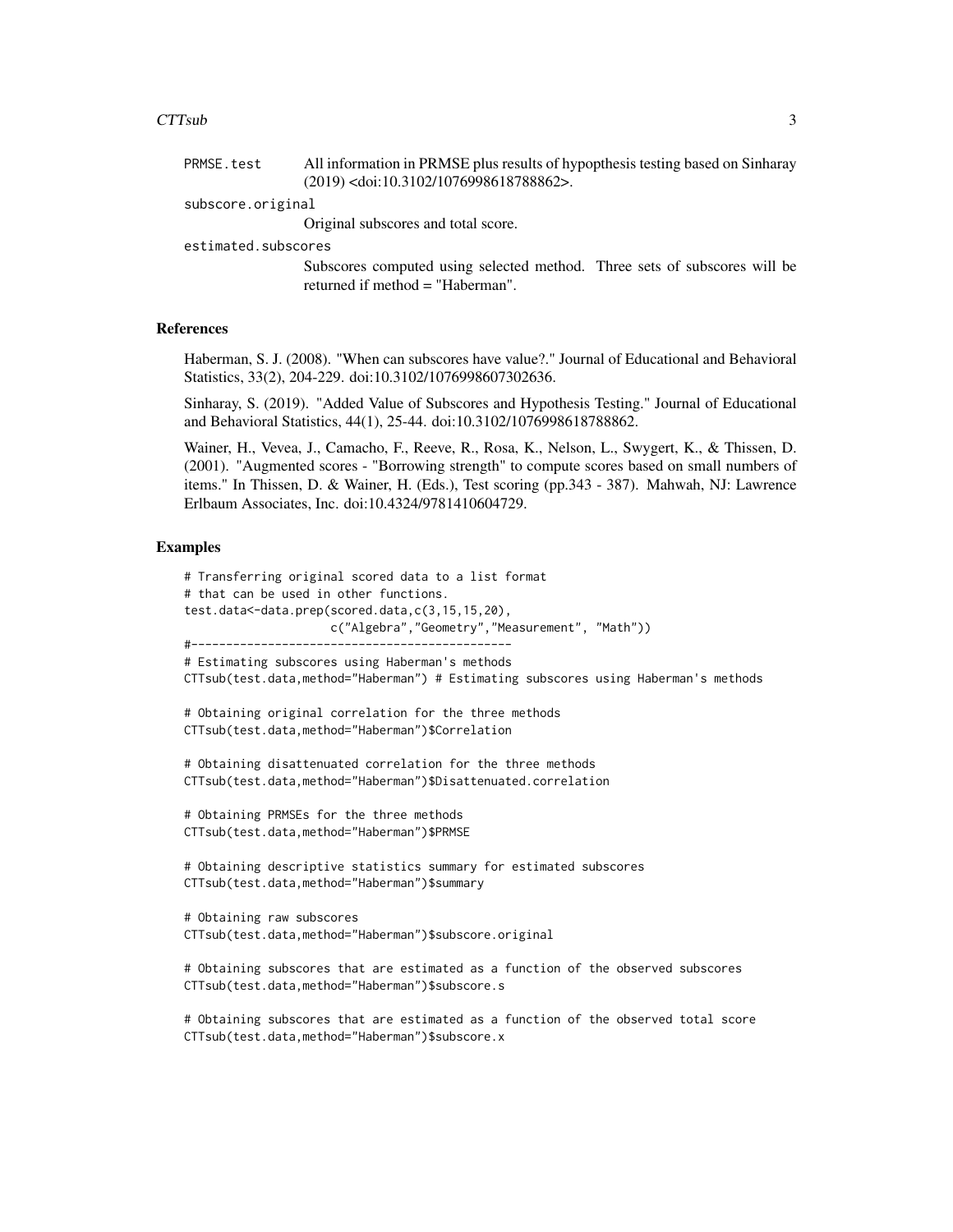```
# Obtaining subscores that are estimated as a function of
# both the observed subscores and the observed total score.
CTTsub(test.data,method="Haberman")$subscore.sx
#-------------------------------------------
# Estimating subscores using Wainer's method
CTTsub(test.data,method="Wainer")
# Obtaining descriptive statistics summary for subscores
CTTsub(test.data,method="Wainer")$summary
# Obtaining original subscores
CTTsub(test.data,method="Wainer")$subscore.original
# Obtaining subscores that are estimated using Wainer's augmentation method
CTTsub(test.data,method="Wainer")$subscore.augmented
```
data.prep *This function prepares data into a required list format*

#### **Description**

This function generates a list of data sets using the scored original data set, which can be used as objects in subscore computing functions.

#### Usage

data.prep(scored.data, subtest.infor, subtest.names = NULL)

#### Arguments

| scored.data   | Original scored data set with rows as individuals and columns as items.                        |
|---------------|------------------------------------------------------------------------------------------------|
|               | subtest, infor A numerical vector. The first number indicates the number of subtests, followed |
|               | by numbers of items on each subscale.                                                          |
| subtest.names | Names of the subscales AND the entire test. The default is NULL. If not pro-                   |
|               | vided, names of "subtest.1", "subtest.2",, will be assigned.                                   |

#### Value

A list that contains item responses of all subtests and the entire test. The list is then used by other functions (e.g., CTTsub) in the package to obtain subscores.

#### Examples

```
subtest.infor<-c(3,15,15,20)
subtest.names<-c("Algebra","Geometry","Measurement", "Math")
# This math test consists of 3 subtests, which have 15 algebra
# items, 15 geometry items, and 20 measurement items.
test.data<-data.prep(scored.data, subtest.infor, subtest.names)
```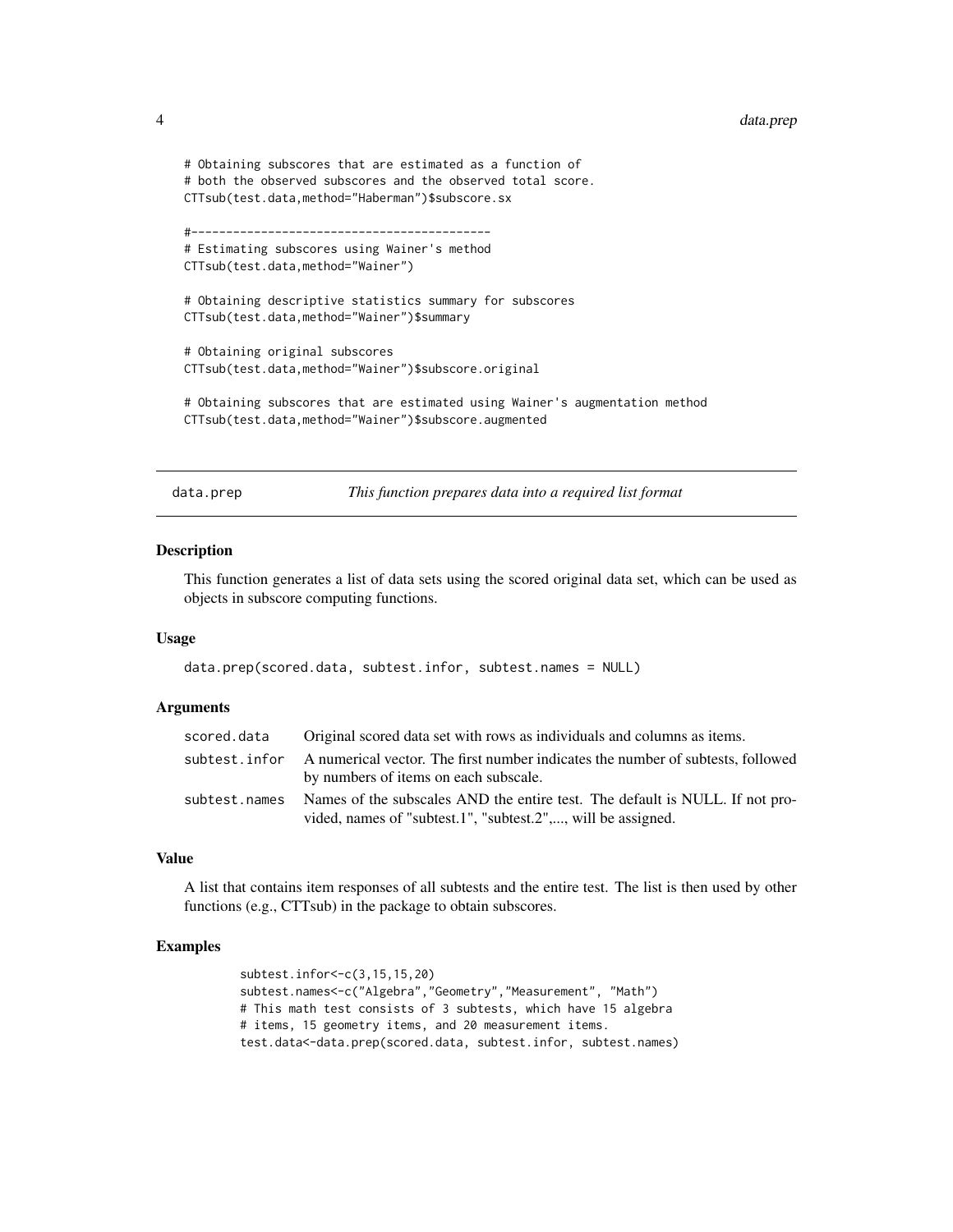<span id="page-4-0"></span>

This dataset contains responses of 150 examinees to three subscales. These subscales consist of 15, 15, and 20 items respectively.

#### Usage

data("scored.data")

#### Format

A data frame with 150 observations on the following 50 variables.

- V1 Item 1
- V2 Item 2
- V3 Item 3
- V4 Item 4
- V5 Item 5
- V6 Item 6
- V7 Item 7
- V8 Item 8
- V9 Item 9
- V10 Item 10
- V11 Item 11
- V12 Item 12
- V13 Item 13
- V14 Item 14
- V15 Item 15
- V16 Item 16
- V17 Item 17
- V18 Item 18
- V19 Item 19
- V20 Item 20
- V21 Item 21
- V22 Item 22
- V23 Item 23 V24 Item 24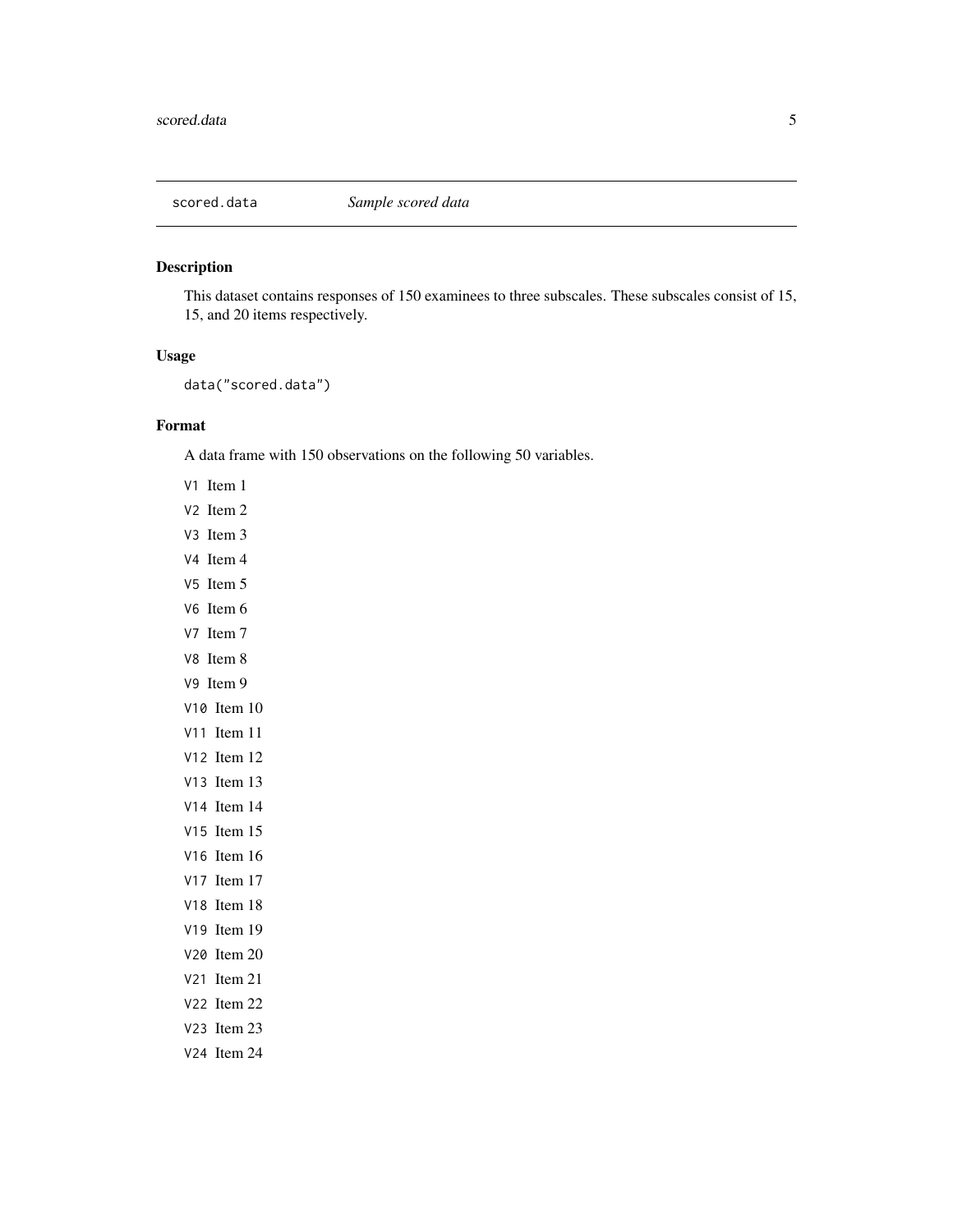- V25 Item 25
- V26 Item 26
- V27 Item 27 V28 Item 28
- V29 Item 29
- V30 Item 30
- V31 Item 31
- V32 Item 32
- V33 Item 33
- V34 Item 34
- V35 Item 35
- V36 Item 36
- V37 Item 37
- V38 Item 38
- V39 Item 39
- V40 Item 40
- V41 Item 41
- V42 Item 42
- V43 Item 43
- V44 Item 44
- V45 Item 45
- V46 Item 46
- V47 Item 47
- V48 Item 48
- V49 Item 49
- V50 Item 50

#### Details

A dataset containing responses of 150 examinees to a total number of 50 items on three subscales (15, 15, and 20 items respectively).

#### Examples

```
data(scored.data)
# maybe str(scored.data); plot(scored.data) ...
```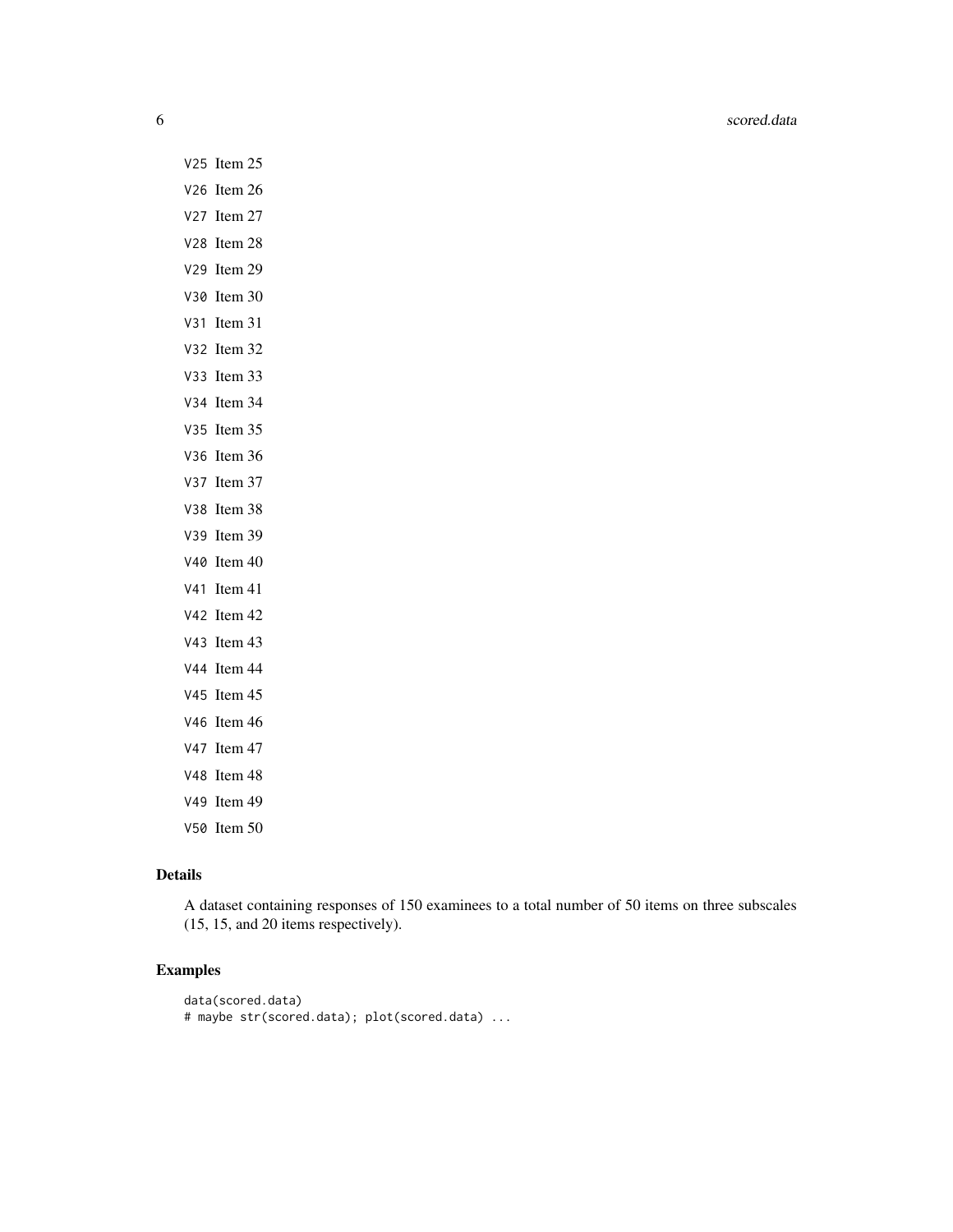<span id="page-6-0"></span>

This function computes Cronbach's Alpha and Stratified Alpha (Cronbach et al., 1965) <doi: 10.1177/001316446502500201>. Disattenuated correlations are also provided.

#### Usage

subscore.corr(test.data)

#### Arguments

| test.data | A list that contains item responses of all subtests and the entire test, which can |
|-----------|------------------------------------------------------------------------------------|
|           | be obtained using function 'data.prep'.                                            |

#### Value

| summary     | Summary of obtained subscores (e.g., mean, sd). |
|-------------|-------------------------------------------------|
| correlation | Correlation indices as indicated above.         |

#### References

Cronbach, L., Schonenman, P., & McKie, D. (1965). "Alpha coefficients for stratified-parallel tests." Educational and Psychological Measurement, 25, 291-282. doi: 10.1177/001316446502500201.

#### Examples

```
# Transferring scored response data to the required list format
test.data<-data.prep(scored.data,c(3,15,15,20),
                     c("Algebra","Geometry","Measurement", "Math"))
```
#Estimate true subscores using Haberman's method based on observed subscores subscore.corr(test.data)

subscore.s(test.data)\$summary subscore.s(test.data)\$correlation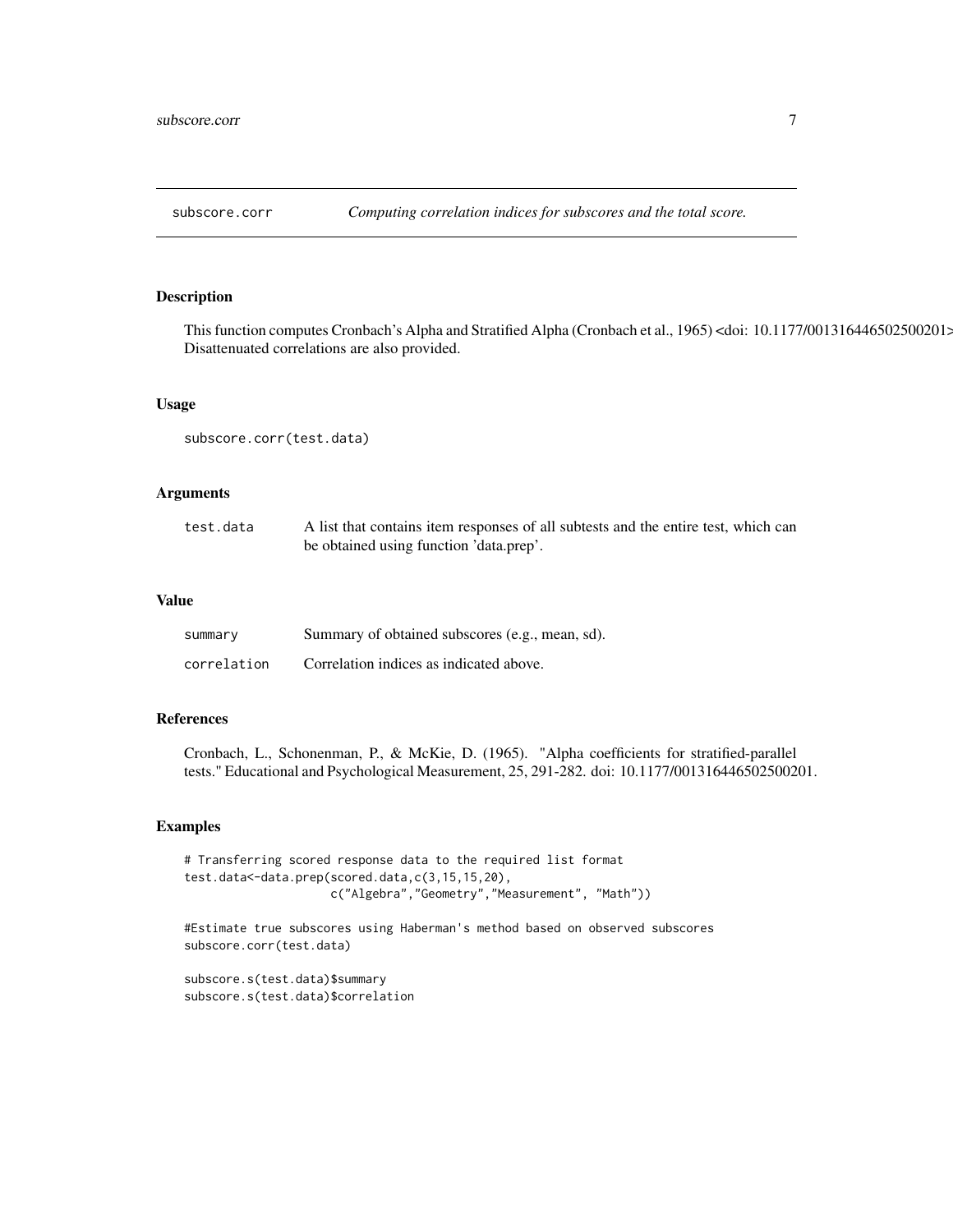<span id="page-7-0"></span>

This function estimate true subscores based on observed subscores, using the method introduced by Haberman (2008) <doi:10.3102/1076998607302636>.

#### Usage

subscore.s(test.data)

#### Arguments

| test.data | A list that contains item responses of all subtests and the entire test, which can |
|-----------|------------------------------------------------------------------------------------|
|           | be obtained using function 'data.prep'.                                            |

#### Value

| summary           | Summary of obtained subscores (e.g., mean, sd).              |
|-------------------|--------------------------------------------------------------|
| <b>PRMSE</b>      | PRMSEs of obtained subscores (for Haberman's methods only).  |
| subscore.original |                                                              |
|                   | Original subscores and total score.                          |
| subscore.s        | Subscores that are estimated based on the observed subscore. |

#### References

Haberman, S. J. (2008). "When can subscores have value?." Journal of Educational and Behavioral Statistics, 33(2), 204-229. doi:10.3102/1076998607302636.

#### Examples

```
# Transferring scored response data to the required list format
test.data<-data.prep(scored.data,c(3,15,15,20),
                    c("Algebra","Geometry","Measurement", "Math"))
```
# Estimate true subscores using Haberman's method based on observed subscores subscore.s(test.data)

```
subscore.s(test.data)$summary
subscore.s(test.data)$Correlation
subscore.s(test.data)$Disattenuated.correlation
subscore.s(test.data)$PRMSE
subscore.s(test.data)$subscore.s
```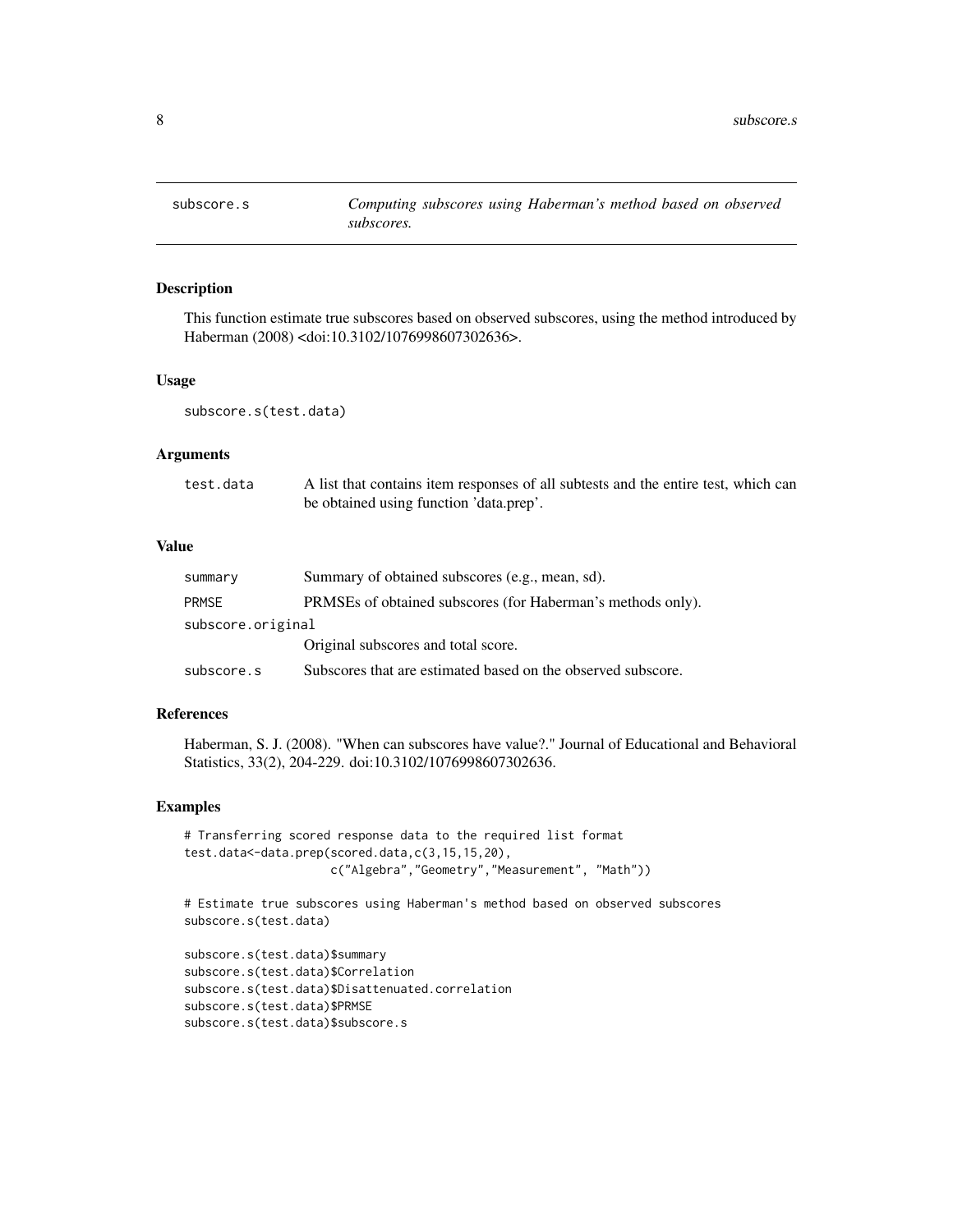<span id="page-8-0"></span>subscore.sx *Computing subscores using Haberman's method based on both observed total scores and observed subscores.*

#### Description

This function estimate true subscores based on both observed total scores and observed subscores using the method introduced by Haberman (2008) <doi:10.3102/1076998607302636>.

#### Usage

subscore.sx(test.data)

#### Arguments

| test.data | A list that contains item responses of all subtests and the entire test, which can |
|-----------|------------------------------------------------------------------------------------|
|           | be obtained using function 'data.prep'.                                            |

#### Value

| summary           | Summary of obtained subscores (e.g., mean, sd).                                               |
|-------------------|-----------------------------------------------------------------------------------------------|
| <b>PRMSE</b>      | PRMSEs of obtained subscores (for Haberman's methods only).                                   |
| subscore.original |                                                                                               |
|                   | Original observed subscores and total score.                                                  |
| subscore.sx       | Subscores that are estimated based on both the observed total score and observed<br>subscore. |

#### References

Haberman, S. J. (2008). "When can subscores have value?." Journal of Educational and Behavioral Statistics, 33(2), 204-229. doi:10.3102/1076998607302636.

#### Examples

test.data<-data.prep(scored.data,c(3,15,15,20), c("Algebra","Geometry","Measurement", "Math"))

```
subscore.sx(test.data)
subscore.s(test.data)$Correlation
subscore.s(test.data)$Disattenuated.correlation
subscore.sx(test.data)$summary
subscore.sx(test.data)$PRMSE
subscore.sx(test.data)$subscore.sx
```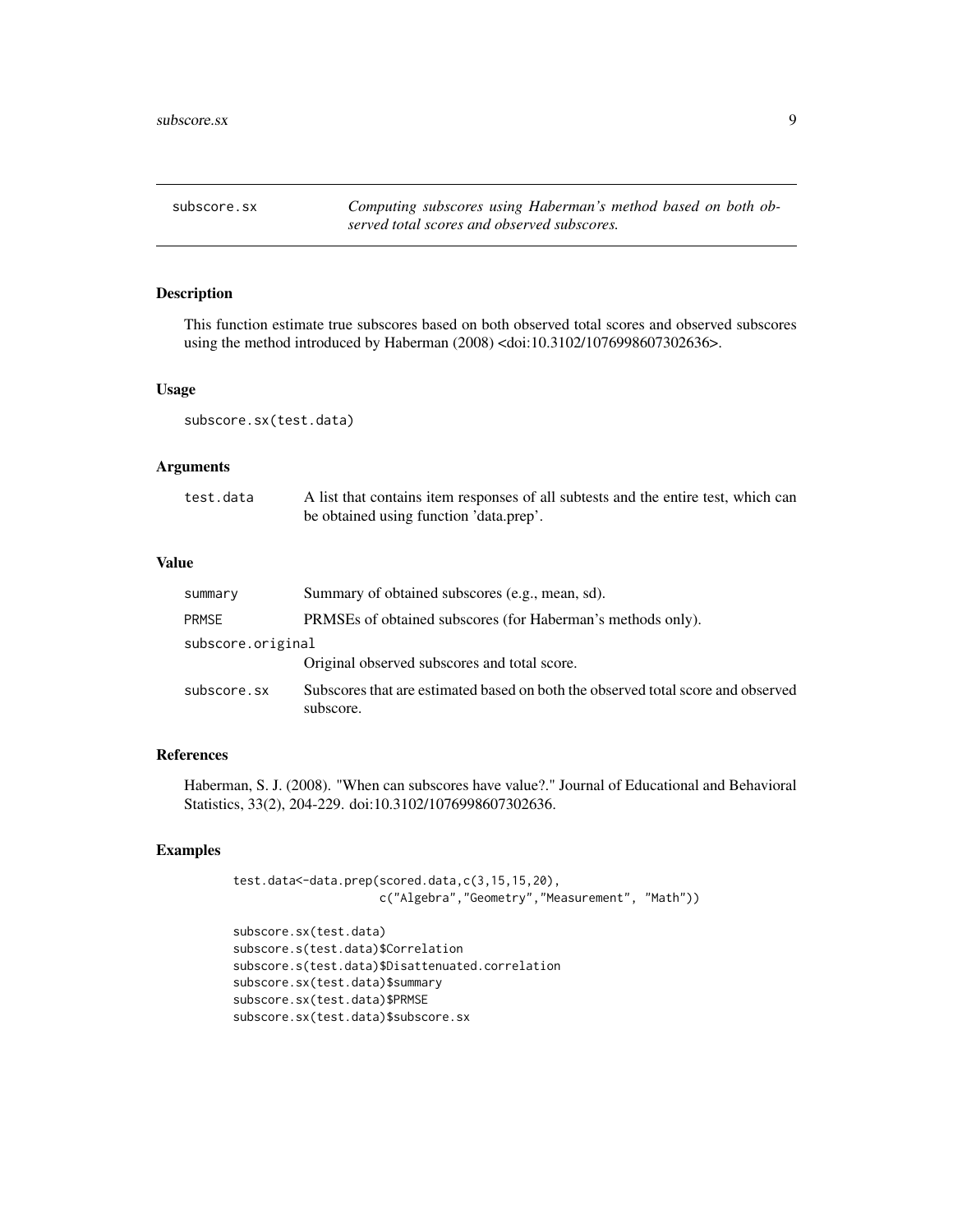This function estimates subscores using Wainer's augmentation method (Wainer et. al., 2001) <doi:10.4324/9781410604729>. The central idea of this procedure is that, the estimation of subscores will be improved by shrinking the individual observed subscores towards some aggregate values (i.e., group mean subscores). The extent of the shrinkage depends on the closeness of the subscale being estimated with other subscales as well as reliabilities of all the subscales. Wainer's augmentation is a multivariate version of Kelly's formula (Kelly, 1947) <https://www.hup.harvard.edu/catalog.php?isbn=9780674 For details of Wainer's augmentation subscoring method, please refer to Wainer et al. (2001) <doi:10.4324/9781410604729>.

#### Usage

```
subscore.Wainer(test.data)
```
#### Arguments

| test.data | A list that contains item responses of all subtests and the entire test, which can |
|-----------|------------------------------------------------------------------------------------|
|           | be obtained using function 'data.prep'.                                            |

#### Value

| summary             | It contains statistical summary of the augmented subscores (mean, sd, and reli- |
|---------------------|---------------------------------------------------------------------------------|
|                     | ability).                                                                       |
| Augmented.subscores |                                                                                 |
|                     | It contains augmented subscores that are obtained using Wainer's method.        |

#### References

Wainer, H., Vevea, J., Camacho, F., Reeve, R., Rosa, K., Nelson, L., Swygert, K., & Thissen, D. (2001). "Augmented scores - "Borrowing strength" to compute scores based on small numbers of items" In Thissen, D. & Wainer, H. (Eds.), Test scoring (pp.343 - 387). Mahwah, NJ: Lawrence Erlbaum Associates, Inc. doi:10.4324/9781410604729.

Kelley, T. L. (1947). Fundamentals of statistics. Harvard University Press. https://www.hup.harvard.edu/catalog.php?isbn=97

#### Examples

```
test.data<-data.prep(scored.data,c(3,15,15,20),
                     c("Algebra","Geometry","Measurement", "Math"))
 subscore.Wainer(test.data)
 subscore.Wainer(test.data)$summary
 subscore.Wainer(test.data)$subscore.augmented
```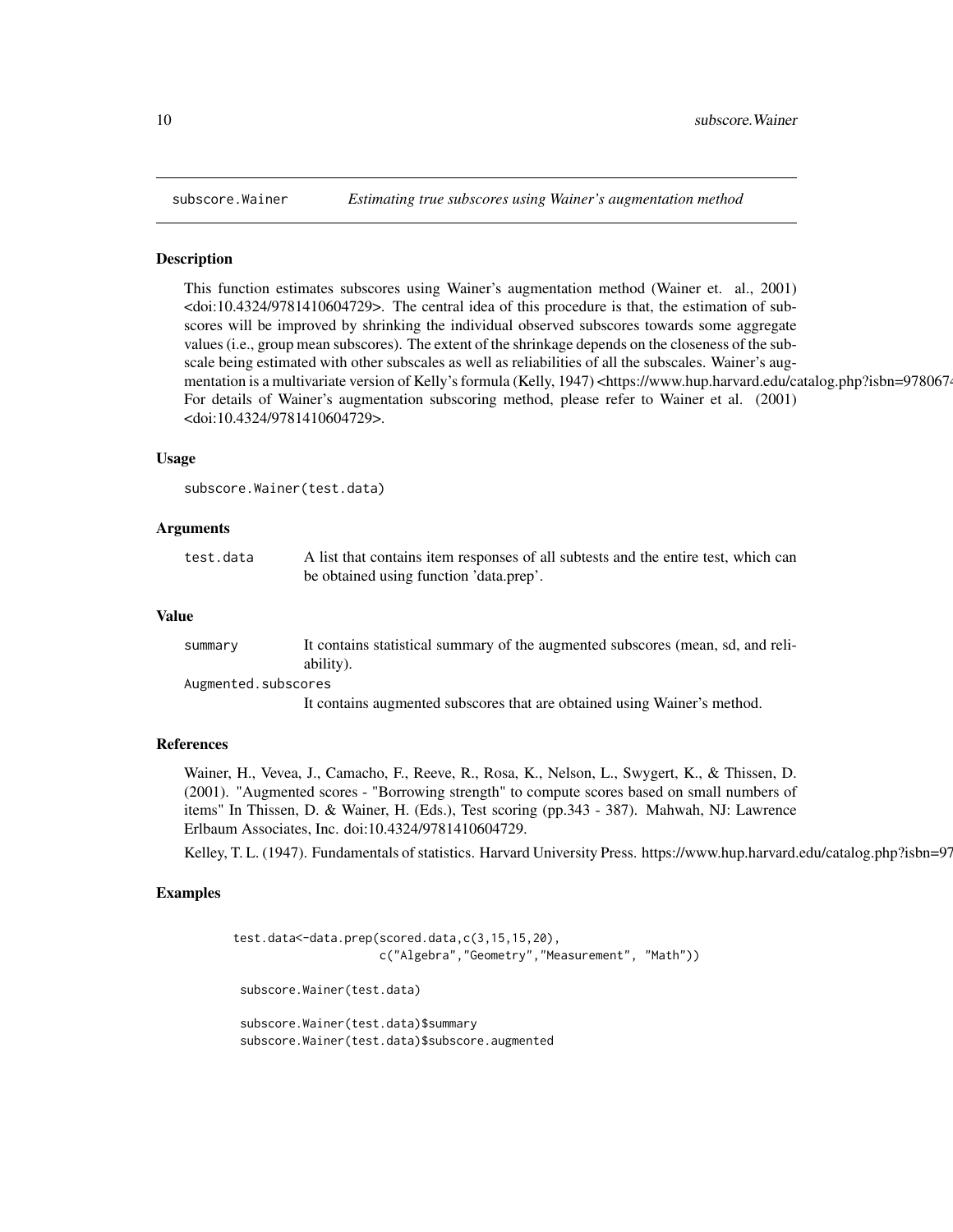<span id="page-10-0"></span>

This function estimates true subscores based on observed total scores using the method introduced by Haberman (2008) <doi:10.3102/1076998607302636>.

#### Usage

subscore.x(test.data)

#### Arguments

| test.data | A list that contains item responses of all subtests and the entire test, which can |
|-----------|------------------------------------------------------------------------------------|
|           | be obtained using function 'data.prep'.                                            |

#### Value

| summary           | Summary of obtained subscores (e.g., mean, sd).                 |
|-------------------|-----------------------------------------------------------------|
| <b>PRMSE</b>      | PRMSEs of obtained subscores (for Haberman's methods only).     |
| subscore.original |                                                                 |
|                   | Original observed subscores and total score.                    |
| subscore.x        | Subscores that are estimated based on the observed total score. |

#### References

Haberman, S. J. (2008). "When can subscores have value?." Journal of Educational and Behavioral Statistics, 33(2), 204-229.doi:10.3102/1076998607302636

#### Examples

```
test.data<-data.prep(scored.data,c(3,15,15,20),
                     c("Algebra","Geometry","Measurement", "Math"))
```
subscore.x(test.data)

subscore.x(test.data)\$summary subscore.x(test.data)\$PRMSE subscore.x(test.data)\$Correlation subscore.x(test.data)\$Disattenuated.correlation subscore.x(test.data)\$subscore.x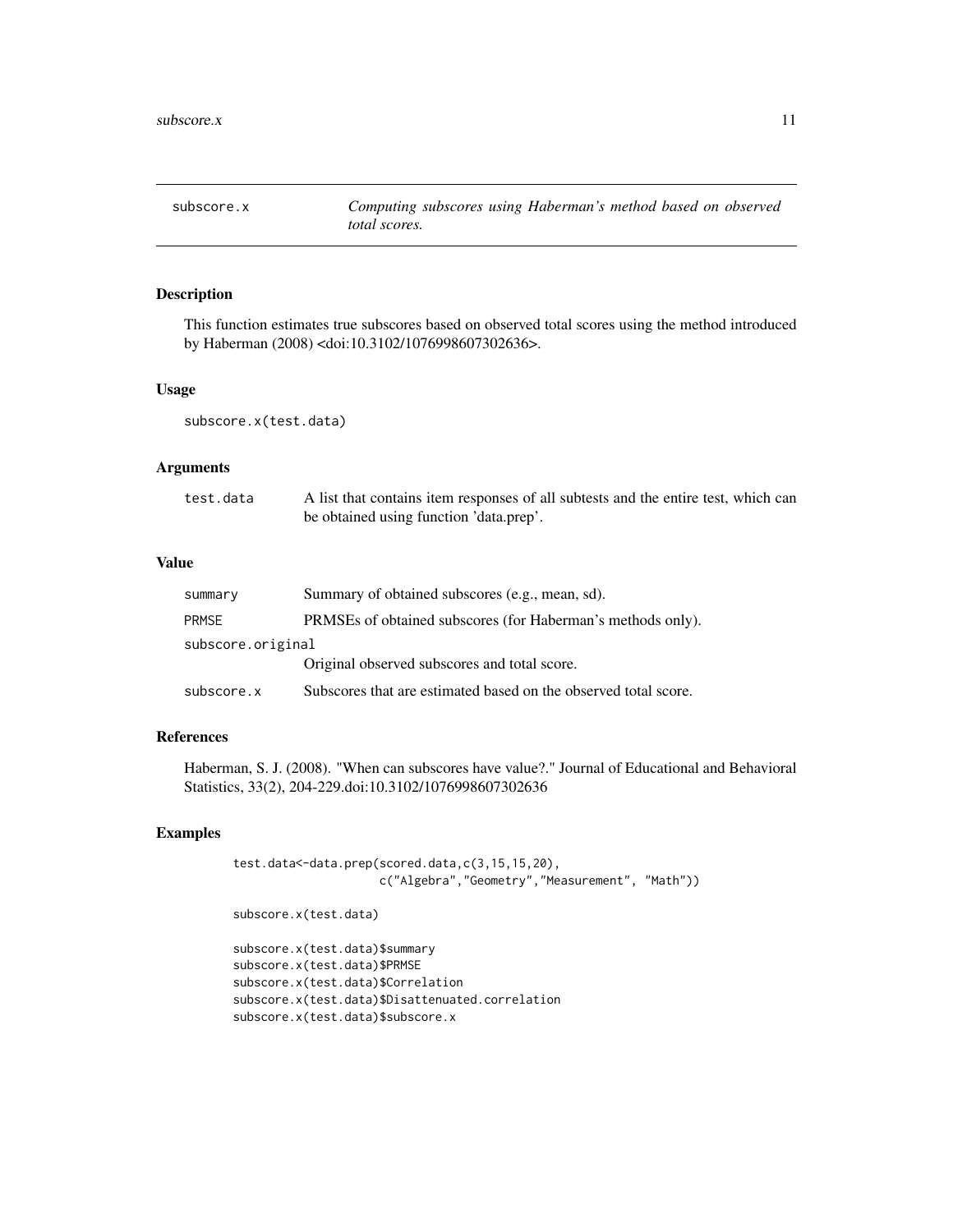<span id="page-11-0"></span>

This list consists of four objects. The first three objects are item responses on the three subscales (algebra, geometry, and measurement). The fourth object is the response data on the total test.

#### Usage

data("test.data")

#### Format

The format is: A list with 4 objects:

\$ Algebra :'data.frame': 150 obs. of 15 variables:

\$ Geometry :'data.frame': 150 obs. of 15 variables:

\$ Measurement:'data.frame': 150 obs. of 20 variables:

\$ Math :'data.frame': 150 obs. of 50 variables:

#### Details

Algebra: Responses of 150 participants to 15 items; Geometry: Responses of 150 participants to 15 items. Measurement: Responses of 150 participants to 20 items; Math: Responses of 150 participants to 20 items.

#### Examples

```
data(test.data)
# maybe str(test.data); plot(test.data) ...
```
TIMSS11G8M.data *The 2011 TIMSS Grade 8 Mathematics Assessment Dataset*

#### Description

The TIMSS dataset used in Dai, Svetina, and Wang (2017) (doi:10.3102/1076998617716462). It contained responses from 765 students to 32 items with 6 to 9 items on each of the subscales of (1) number (Q1 to Q9), (2) algebra (Q10 to Q18), (3) geometry (Q19 to Q24), and (4) data and chance (Q25 to Q30). Omitted responses were treated as incorrect.

#### Usage

```
data("TIMSS11G8M.data")
```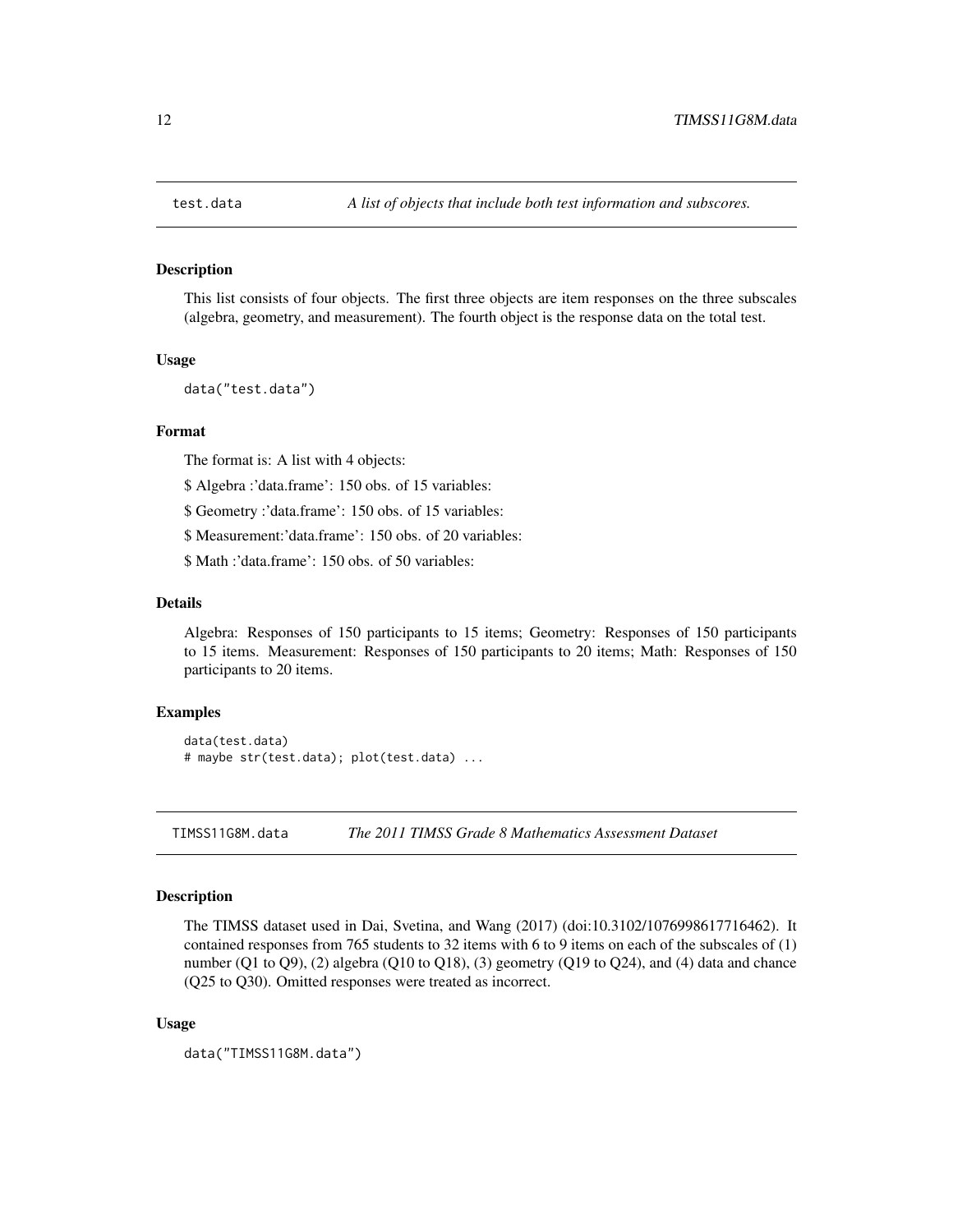#### TIMSS11G8M.data 13

#### Format

A data frame with 765 observations on the following 32 variables.

- Q1 a numeric vector
- Q2 a numeric vector
- Q3 a numeric vector
- Q4 a numeric vector
- Q5 a numeric vector
- Q6 a numeric vector
- Q7 a numeric vector
- Q8 a numeric vector
- Q9 a numeric vector
- Q10 a numeric vector
- Q11 a numeric vector
- Q12 a numeric vector
- Q13 a numeric vector
- Q14 a numeric vector
- Q15 a numeric vector
- Q16 a numeric vector
- Q17 a numeric vector
- Q18 a numeric vector
- Q19 a numeric vector
- Q20 a numeric vector
- Q21 a numeric vector
- Q22 a numeric vector
- Q23 a numeric vector
- Q24 a numeric vector
- Q25 a numeric vector
- Q26 a numeric vector
- Q27 a numeric vector
- Q28 a numeric vector
- Q29 a numeric vector
- Q30 a numeric vector
- Q31 a numeric vector
- Q32 a numeric vector

#### Source

Dai, S., Svetina, D., & Wang, X. (2017). "Reporting subscores using R: A software review." Journal of Educational and Behavioral Statistics. 42(2), 617-638. doi: 10.3102/1076998617716462.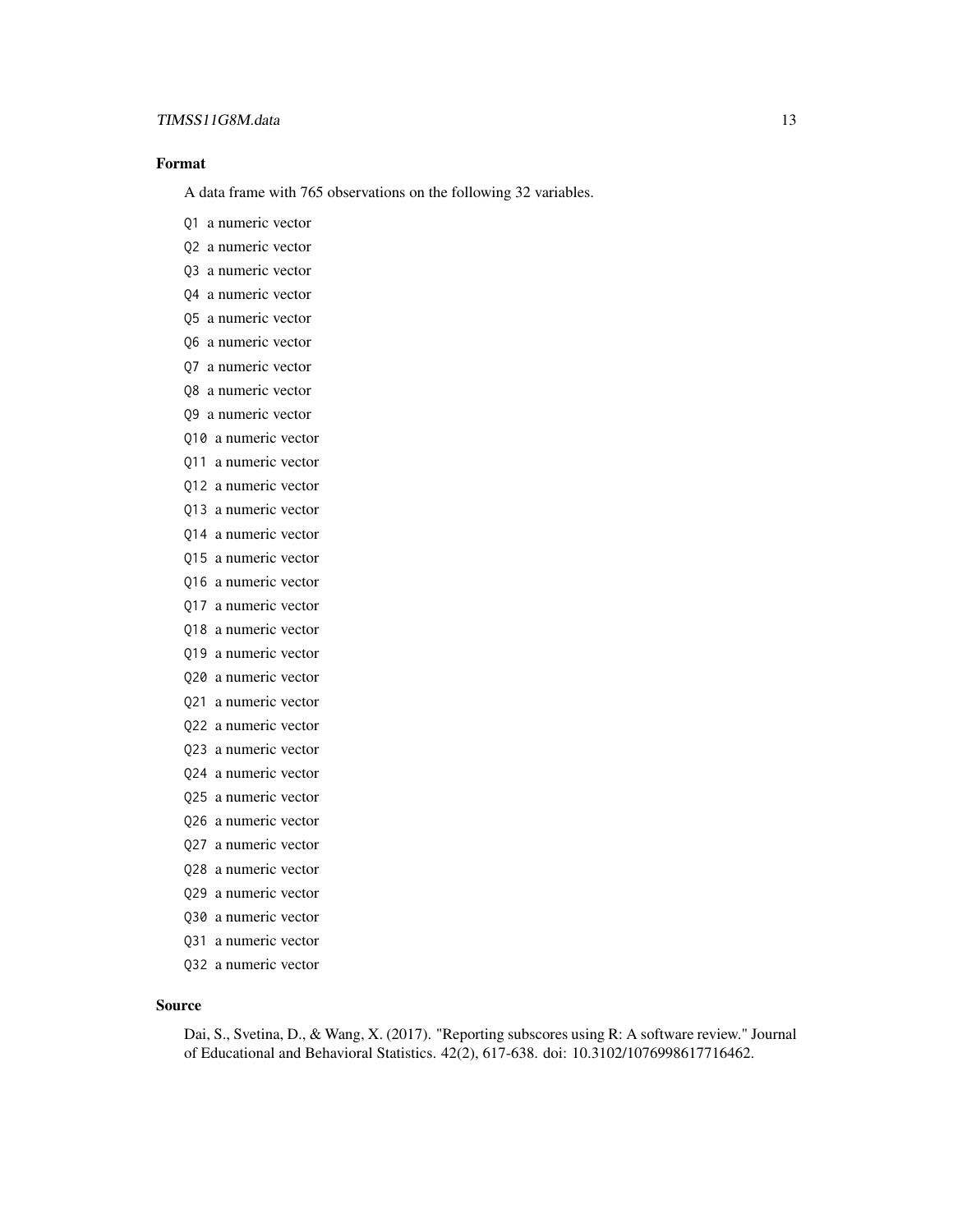#### Examples

```
data(TIMSS11G8M.data)
# maybe str(TIMSS11G8M.data); plot(TIMSS11G8M.data) ...
```
Yen.OPI *Estimating true subscores using Yen's OPI*

#### **Description**

This function estimates subscores using Yen's Objective Performance Index (OPI; Yen, 1987) <https://www.ets.org/research/policy\_research\_reports/publications/paper/1987/hrap>. Yen's OPI (Yen, 1987) is a procedure combining Bayesian method and item response theory (IRT; Embretson & Reise, 2000 <https://psycnet.apa.org/record/2000-03918-000>; Reckase, 1997 <doi: 10.1177/0146621697211002>). This method pulls an examinee's performance on a certain objective (i.e., subscale) towards his/her total test performance in order to get a more stable and precise objective subscore estimate.

#### Usage

Yen.OPI(test.data)

#### **Arguments**

| test.data | A list that contains item responses of all subtests and the entire test, which can |
|-----------|------------------------------------------------------------------------------------|
|           | be obtained using function 'data.prep'.                                            |

#### Value

| summary | It contains statistical summary of OPI (mean $\&$ sd). |
|---------|--------------------------------------------------------|
| OPI     | Estimated OPI values                                   |

#### References

Embretson, S. E., & Reise, S. P. (2013). "Item response theory". Mahwah, NJ: Lawrence Erlbaum Associates, Inc. https://psycnet.apa.org/record/2000-03918-000.

Reckase, M. D. (1997). "The past and future of multidimensional item response theory". Applied Psychological Measurement, 21(1), 25-36. doi: 10.1177/0146621697211002.

Yen, W. M. (1987, June). "A Bayesian/IRT index of objective performance". Paper presented at annual meeting of the Psychometric Society, Montreal, Quebec, Canada. https://www.ets.org/research/policy\_research\_reports/

#### Examples

```
test.data<-data.prep(scored.data,c(3,15,15,20),
                    c("Algebra","Geometry","Measurement", "Math"))
```
Yen.OPI(test.data)

<span id="page-13-0"></span>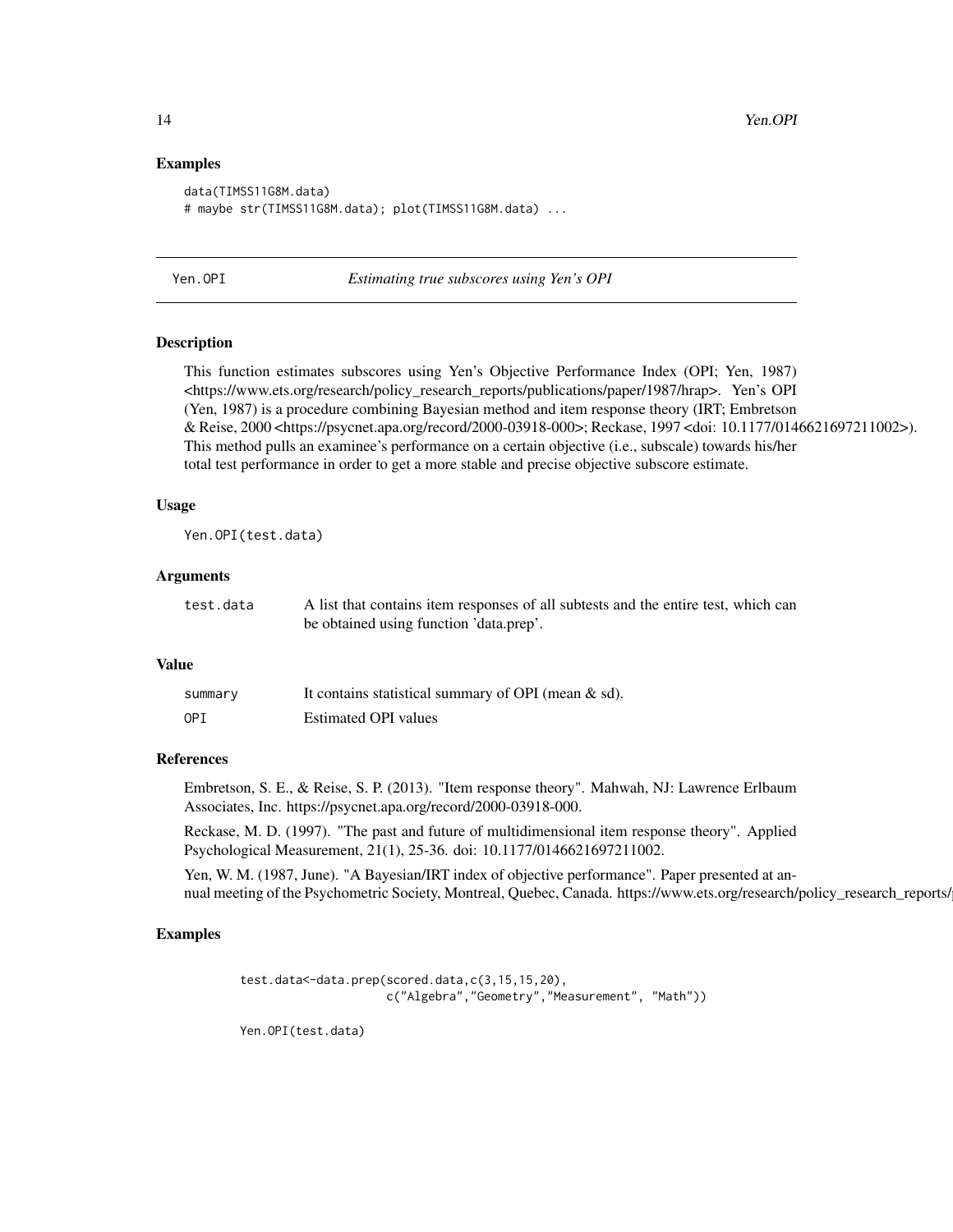<span id="page-14-0"></span>

Yen.Q3 *Computing Yen's Q3 statistic for unidimensional Rasch, 1-, 2-, and 3-PL logistic IRT models*

#### Description

This function calculates Yen's Q3 statistics as introduced in Yen (1984) <doi: 10.1177/014662168400800201> and Yen (1993) <doi: 10.1111/j.1745-3984.1993.tb00423.x> for unidimensional Rasch, 1-, 2-, and 3-PL logistic IRT models to assess the local independence assumption.

#### Usage

Yen.Q3(scored.data, IRT.model = "2pl")

#### Arguments

| scored.data | Item response data with rows as individuals and columns as items.                  |
|-------------|------------------------------------------------------------------------------------|
| IRT.model   | IRT model ('Rasch', '1pl', '2pl', or '3pl') to be used. The default option is 2pl. |

#### Value

| 03          | A matrix of O3 statistics                                                         |
|-------------|-----------------------------------------------------------------------------------|
| 03.weighted | A matrix of Q3 statistics as obtained by weighting the residual values to reflect |
|             | the number of examinees with each response pattern.                               |

#### References

Yen, W. M. (1984). "Effects of local item dependence on the fit and equating performance of the three-parameter logistic model." Applied Psychological Measurement, 8(2), 125-145. doi: 10.1177/014662168400800201.

Yen, W. M. (1993). "Scaling performance assessments: Strategies for managing local item dependence. " ournal of educational measurement, 30(3), 187-213. doi: 10.1111/j.1745-3984.1993.tb00423.x.

#### Examples

Yen.Q3(scored.data,IRT.model="2pl")

Yen.Q3(scored.data)\$Q3 Yen.Q3(scored.data)\$Q3.weighted